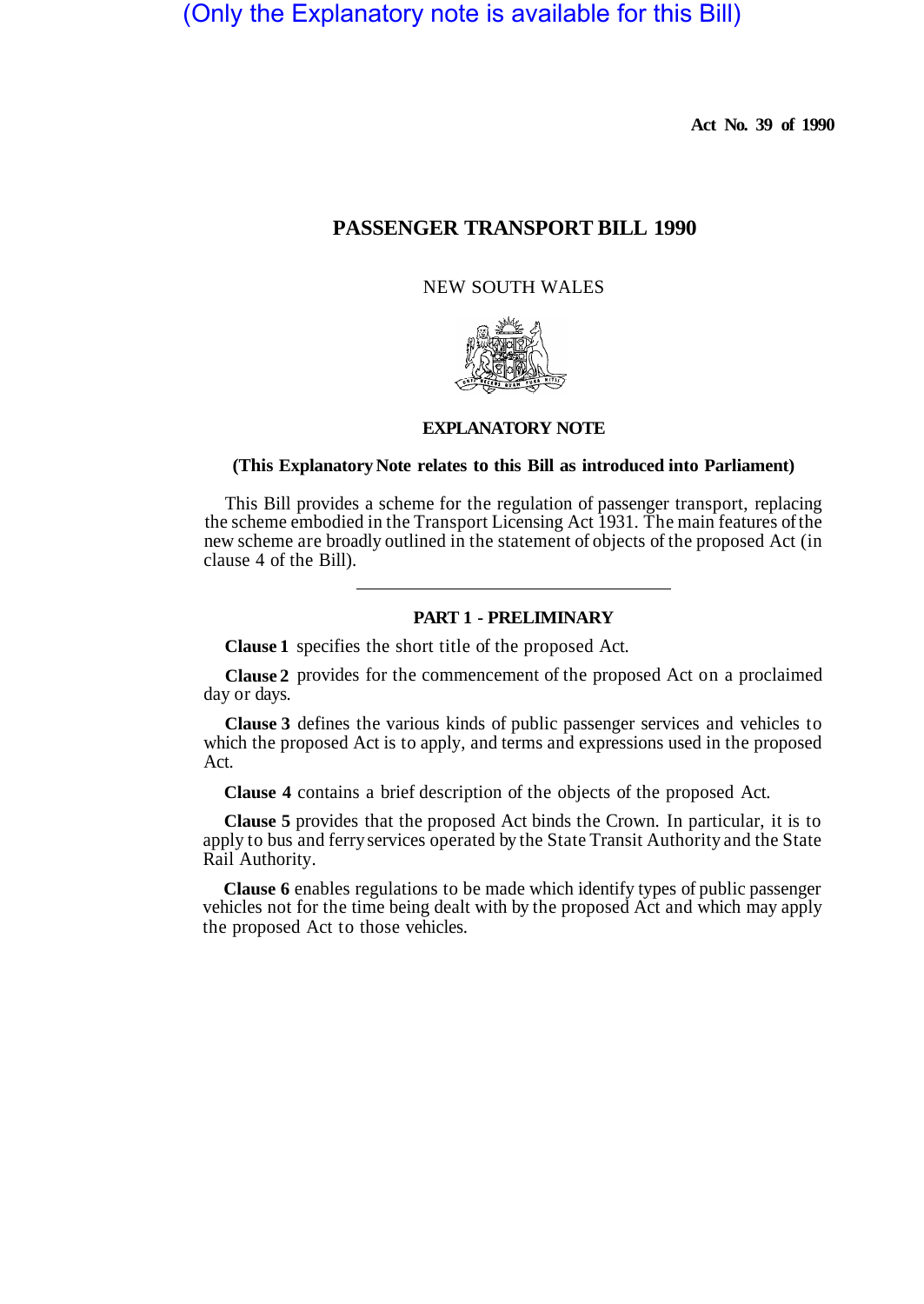### **PART 2 - CREDENTIALS OF OPERATORS AND DRIVERS**

## **Division 1 - Accreditation of operators**

**Clause 7** describes the purpose of accreditation of the operators of public passenger services, and prohibits the carrying on of such services by persons who are not accredited.

**Clause 8** enables the Director-General of the Department of Transport **b** issue accreditations according to procedures determined by the Director-General or by the regulations.

**Clause 9** requires accreditations to be particularised in writing, specifying the services for which they are appropriate.

**Clause 10** enables the variation, suspension or cancellation of an operator's accreditation by the Director-General. Such action may only be taken in light of a failure by the operator to meet standards of financial viability, reputation, safety or maintenance standards or other standards on which accreditation is based.

## **Division 2 - Drivers' authorities**

**Clause 11** describes the purpose of the issue of authorities to the drivers of public passenger vehicles, and prohibits the driving of such a vehicle by persons who are not authorised.

**Clause 12** requires applicants for a driver's authority to meet criteria specified by the regulations or by the Director-General and enables the issue of authorities according to procedures determined by the Director-General or by the regulations.

**Clause 13** requires an authority to be particularised in writing, specifying the vehicles for which it is appropriate.

**Clause 14** enables the variation, suspension or cancellation of a driver's authority by the Director-General. Such action may only be taken in light of a failure by the driver to meet standards of aptitude or reputation or other standards on which the authority is based.

## **Division 3 - Fees**

**Clause 15** allows a fee to be prescribed for investigation of an application for any credential under Part 2 of the proposed Act.

## **PART 3 - REGULAR PASSENGER SERVICES**

**Clause 16** requires each accredited operator desiring to operate a regular passenger service to enter into a service contract with the Director-General (on behalf of the Crown), and prohibits the carrying on of a regular passenger service otherwise than under a service contract.

**Clause 17** describes certain matters for which the service contract must make provision and certain other matters for which it may make provision. The contract must specify its duration, the manner in which it may be terminated, the safety and vehicle maintenance standards to be observed and any other matters required by the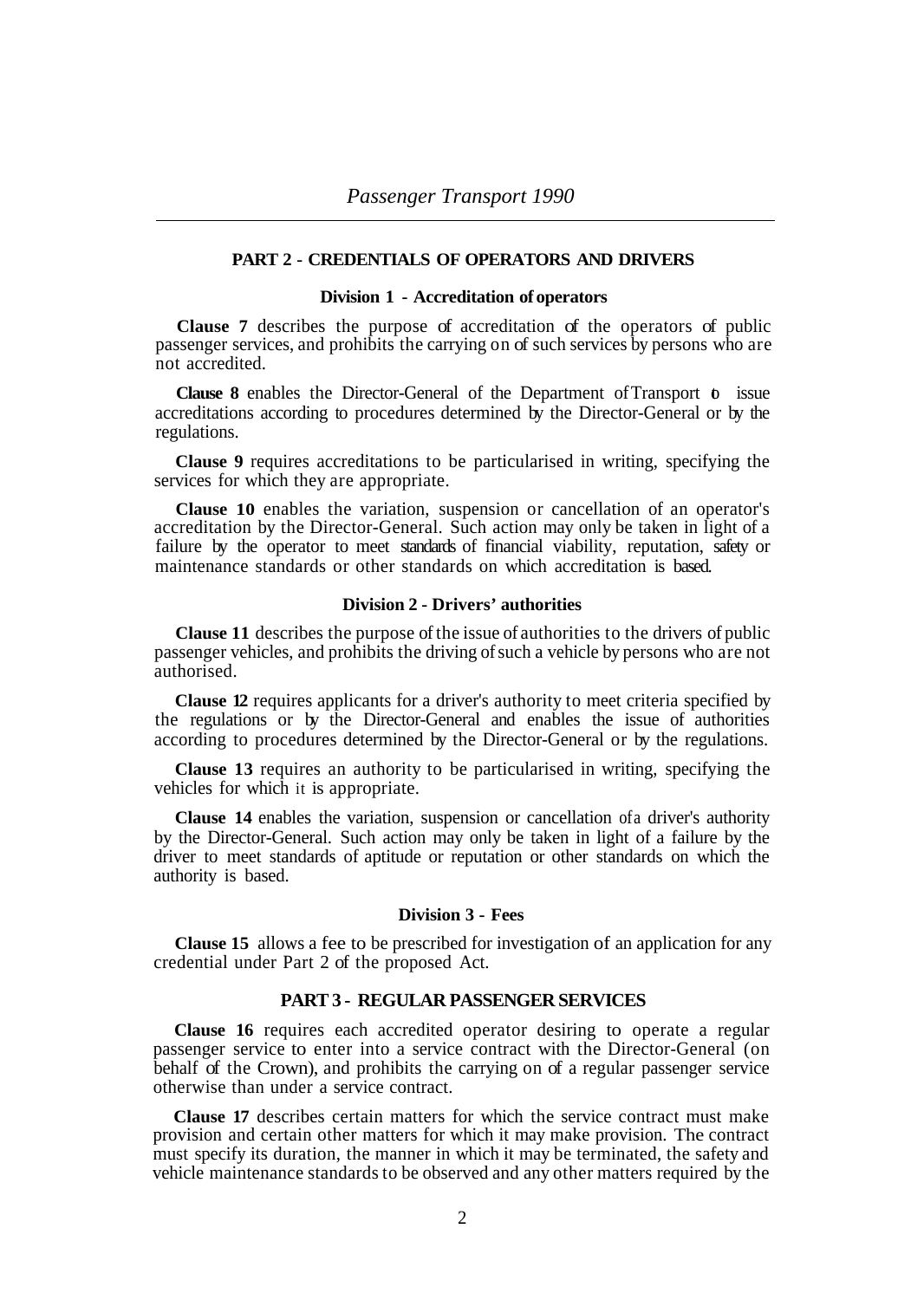proposed Act or the regulations to be specified. It may make provision relating to penalties for breaches of the contract, bonds securing performance under it and such other matters as the parties consider appropriate. The contract may also provide for the periodic review of any matter determined by or under it.

**Clause 18** provides for service contracts to be classified as "commercial" or "non-commercial". The holder of a commercial contract is to be remunerated from revenue from fares, whereas the holder of a non-commercial contract will he paid a fixed contract price, or at an agreed rate, by the government.

**Clause 19** requires a commercial contract to fix a scale of maximum fares. Such a scale under a commercial contract must be fixed at not less than the average level prevailing for comparable services and must have due regard to inflationary factors likely to affect costs.

**Clause 20** requires a service contract to specify a scale of minimum service levels. In fixing the scale, regard must be had to industry averages in relation to the times at which services are provided, and their frequency, in communities of comparable needs and population densities.

**Clause 21** provides that a commercial contract that specifics a route of operation is to confer the exclusive right to operate regular passenger services on that route. The right of a holder of a contract that specifies a region of operation is to be an exclusive right to operate regular passenger services in that region (subject to any existing route specified in the contract).

**Clause 22** contains the mechanism by which the Director-General may arrange the provision of additional services in a region or on or near to a route in respect of which there is already a commercial contract on foot, taking into account the existing rights of contract-holders.

**Clause 23** provides that the holder of a commercial contract who has performed satisfactorily under that contract is generally entitled to a renewal, at the expiry of is term, for a further period of 5 years.

**Clause 24** provides that the region or route of operation of a contract may be varied only by consent of the parties. The clause further provides that any renewal of a commercial contract offered under clause 23 must be in relation to the same region or route as that defined in the expired contract unless the parties agree otherwise or the Director-General determines that the variation is necessary for reasons of public interest.

**Clause 25** provides that the benefit of a service contract is not assignable without the consent of the Director-General. The Director-General's consent is not to be given unless the Director-General is satisfied that the person has the appropriate accreditation and will make adequate provision for the conduct of the service.

**Clause 26** describes the circumstances in which the Director-General may vary, suspend or cancel a service contract. These include a serious or persistent failure to observe the provisions of the contract or a conviction of the holder for an offence relating to the furnishing of information regarding the service. Should the holder lose the appropriate accreditation, his contract will automatically be cancelled.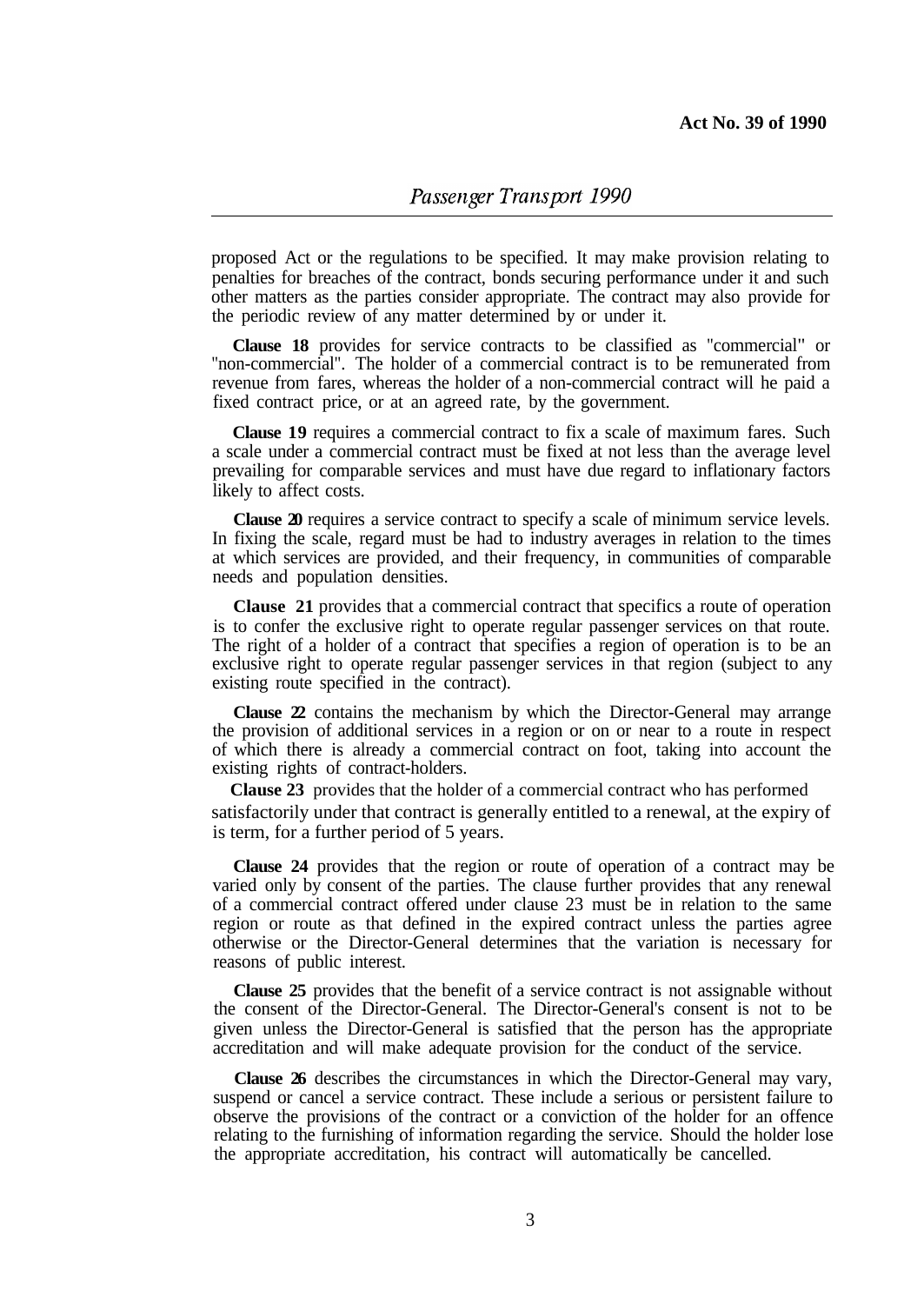**Clause 27** provides that a fee, additional to any other fee payable under the proposed Act, is payable in respect of each award or renewal of a service contract.

**Clause 28** provides that those provisions of proposed Part 3 (except for the provision that creates an offence) that confer or impose any rights, powers or duties on the parties are to be taken to be included in each service contract. Any contravention of such a provision may be remedied in the ordinary way that breaches of contract may be remedied, and the availability of such a remedy precludes persons from resorting to judicial review of the decisions of the Director-General.

## **PART 4 - TAXI-CABS AND PRIVATE HIRE VEHICLES**

#### **Division 1 - Licensing requirements**

**Clause 29** prohibits the provision of a taxi-cab or private hire vehicle service otherwise than under the authority of, and in accordance with the terms and conditions of, an appropriate licence.

or renewal of licence is to be made. **Clause 30** specifics the manner in which application for the appropriate licence

**Clause 31** describes the circumstances in which the Director-General is not to issue or renew a licence. The clause also provides that the duration of a licence (other than a licence granted under clause 32) is to be determined by the Director-General and specified in it.

**Clause 32** enables the Director-General to issue, on the applicant's request, a short-term licence, valid for a period of 12 months. Such a licence (which is not renewable) is transferable only on the death or incapacity of the holder.

**Clause 33** requires a licence to specify the area in which the vehicle concerned may operate. (If no area is specified, the vehicle may operate anywhere in New South Wales.) The licence does not confer any exclusive right to operate in the area specified in it.

**Clause 34** provides that a licence may specify certain conditions (which will be subject to the regulations). The conditions may include the fares etc. to be charged (which may be determined by the Director-General having regard to the public interest and to the general level of fares etc. applying to similar vehicles).

**Clause 35** empowers the Director-General to vary the area of operation or the conditions specified in a licence. The licensee may request such a variation and the. Director-General may (having regard to the public interest) accede to or refuse the request.

**Clause 36** provides that a licensee may not transfer a licence. The Director-General must, however, on the application of the licensee (or his legal personal representative), transfer the licence to a nominated person if the person has the appropriate accreditation and the relevant transfer tax payable under proposed Division 2 has been paid. If that tax has not been paid, the Director-General must withhold approval of the transfer.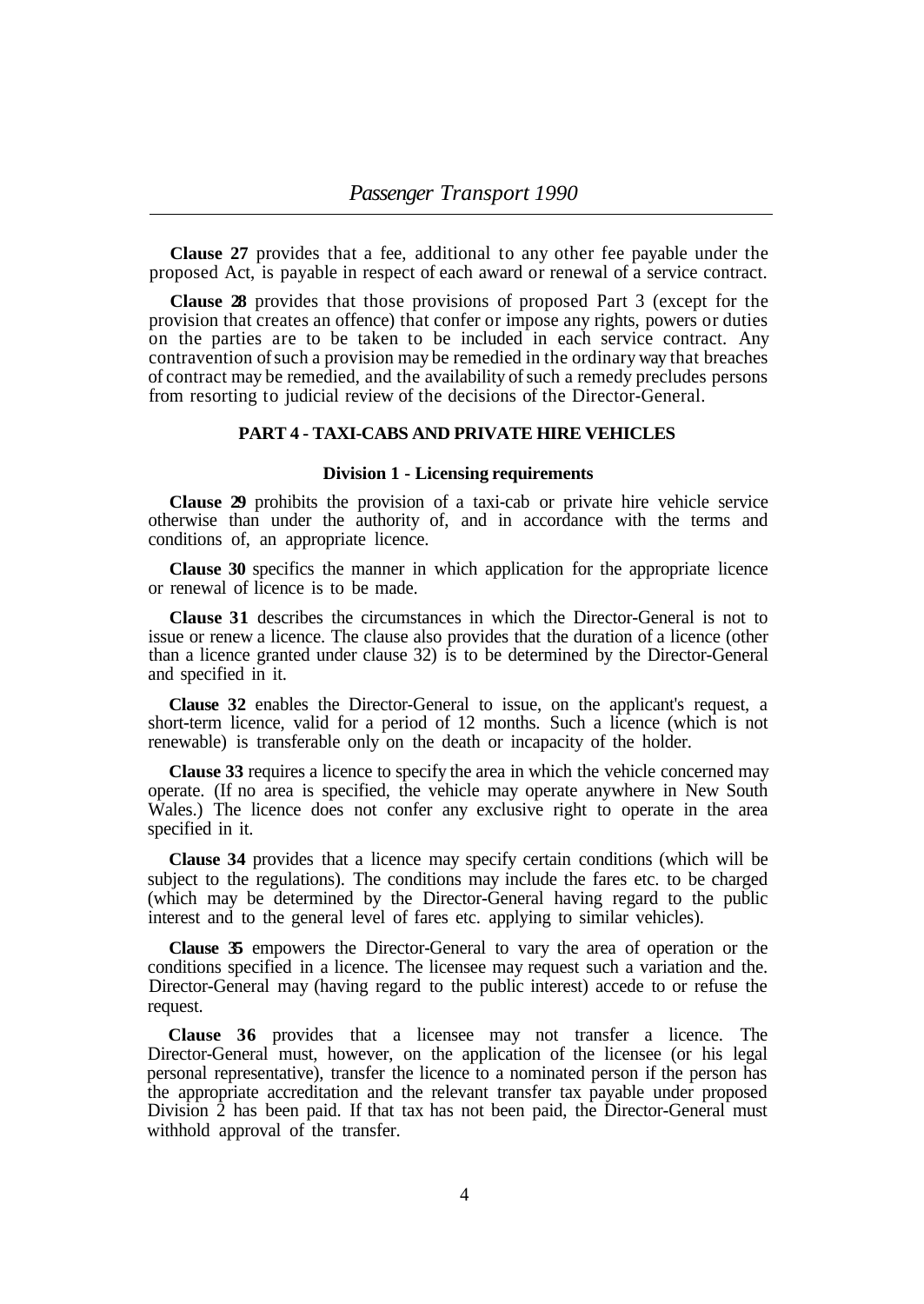**Clause 37** describes certain circumstances in which the Director-General may suspend or cancel a licence. These include:

- (a) non-compliance with the provisions of the proposed Act or the regulations, or with the terms and conditions of the licence, where the non-compliance is attributable to default by the licensee or the licensee's agents or employees;
- (b) conduct of the service in a dangerous manner;
- (c) the conviction of the licensee of an offence relating to the furnishing of information regarding the service; and
- (d) the licensee's failure to obtain a satisfactory policy of insurance.

**Clause 38** provides that a fee, additional to any application fee and being an amount equivalent to the current open market value of the licence, is payable on the first issue of a licence (other than a short-term licence). The Director-General is empowered, however, in circumstances specified in the regulations, to set the fee at an amount less than that value, or to decide not to impose any fee.

**Clause 39** provides for a fee to be payable for a short-term licence.

**Clause 40** specifies the criteria that a vehicle (known as a "stand-by taxi-cab") must meet if it is to be used as a substitute for a licensed vehicle while that vehicle is undergoing repair or service.

**Clause 41** prohibits the operation of a taxi-service radio communication network otherwise than in compliance with the terms and conditions contained in the Director-General's written authority in respect of it. The clause also specifies the grounds on which the Director-General may refuse to grant such an authority, and the grounds on which it may be revoked or suspended. The Director-General is further empowered to vary, add or revoke a condition or restriction of the authority.

**Clause 42** provides for the inspection of licensed vehicles and of vehicles that the Director-General considers require licensing.

#### **Division 2 - Transfer tax**

**Clause 43** defines "transport district", and "current market value" of a taxi-cab licence, for the purposes of the proposed Division.

**Clauses 44, 45 and 46** re-enact the substantive provisions of the Transfer of Public Vehicles (Taxation) Act 1969, which is repealed by the proposed Act (clause 64).

#### **PART 5 - REVIEW OF CERTAIN DECISIONS**

## **Division 1 - Notifications**

**Clause 47** requires that parties entitled to request a review of certain decisions made by the Director-General be given written notification of those decisions, and of the reasons for them. The clause also provides that the Director-General's decisions are effective from the time when the person concerned is notified, and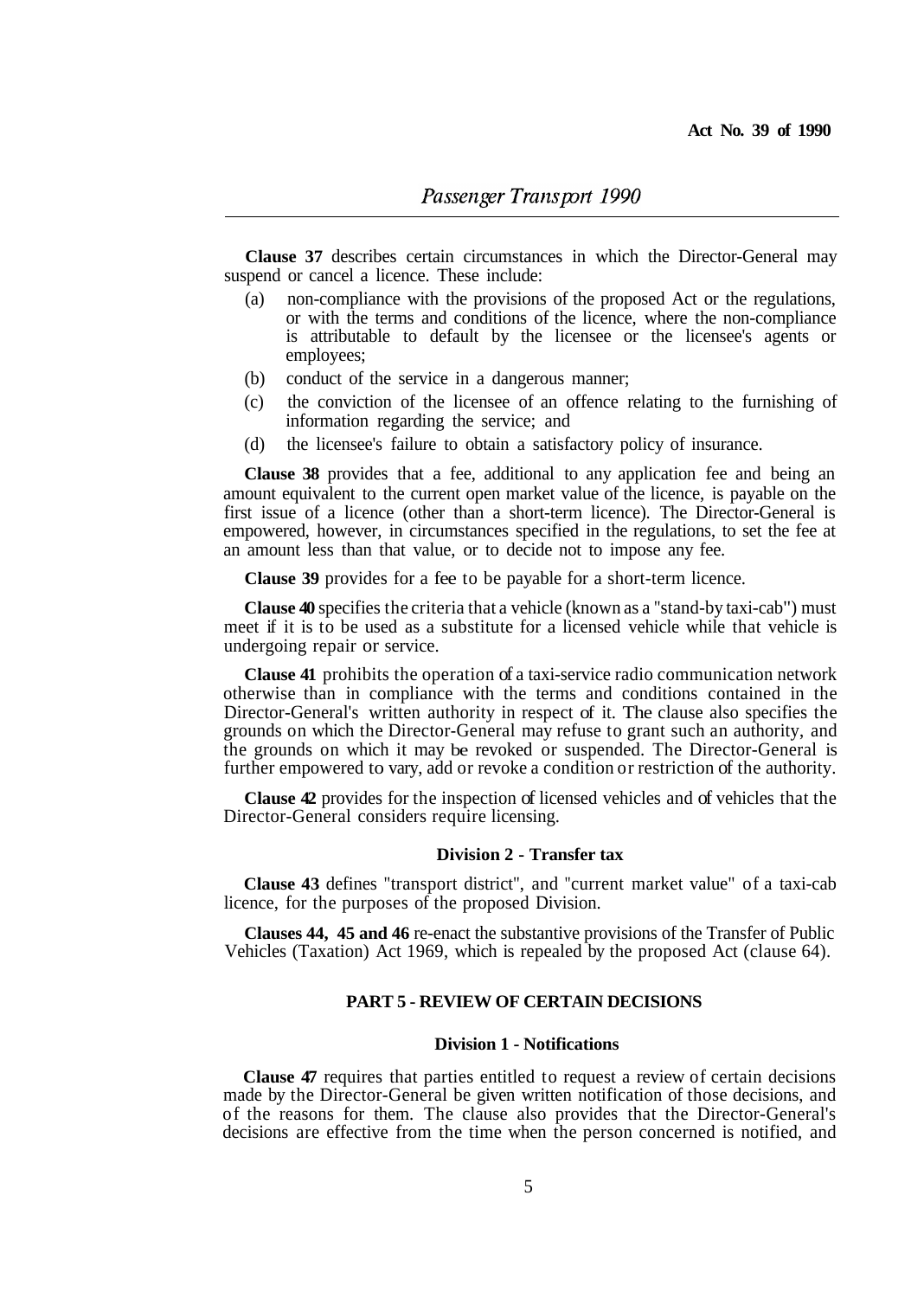remain in effect unless rescinded by the Director-General or by a Court hearing an appeal against the decision.

## **Division 2 - Review by review panels**

**Clause 48** entitles the holder of a service contract to request a review, by a review panel, of certain decisions of the Director-General.

**Clause 49** provides for the appointment of review panels.

**Clause 50** specifies the form any request for a review is to take. The clause further specifies the circumstances in which a panel may decline to investigate a case.

**Clause 51** relieves the Director-General of any obligation to accept any recommendation of the panel. It also specifies that nothing in the provisions relating to reviews affects the operation of clause 28 (which incorporates the provisions of proposed Part 3 into service contracts).

#### **Division 3 - Appeals**

**Clause 52** specifies the classes of persons who may appeal under this Division to the Local Court against certain decisions affecting them.

**Clause 53** specifies the matters to which the Court must have regard when deciding an appeal. The clause also specifies that the Court's decision is final.

## **PART 6 - MISCELLANEOUS**

**Clause 54** prohibits certain activities relating to the provision of credentials.

**Clause 55** requires offenders to state their names and residential addresses to a member of the Police Force or to an authorised officer on request.

**Clause 56** prohibits the hindrance or obstruction of an authorised officer.

**Clause 57** specifies the extent to which authorised officers may exercise the powers conferred on them.

**CIause 58** provides that any director or manager of a corporation who knowingly authorised or permitted the corporation to contravene a provision of the proposed Act or of the regulations is to be taken to have contravened that provision.

**Clause 59** defines "penalty notice offence" and "penalty notice" and provides for the issue and service of such notices.

**Clause 60** specifies the venue for proceedings for offences.

**Clause 61** provides for the recovery of any money payable under the proposed Act or the regulations.

**Clause 62** requires the Director-General to keep certain records and provides that a certificate of the Director-General in relation to any matter in those records is prima facie evidence of what it certifies and is admissible in any legal proceedings.